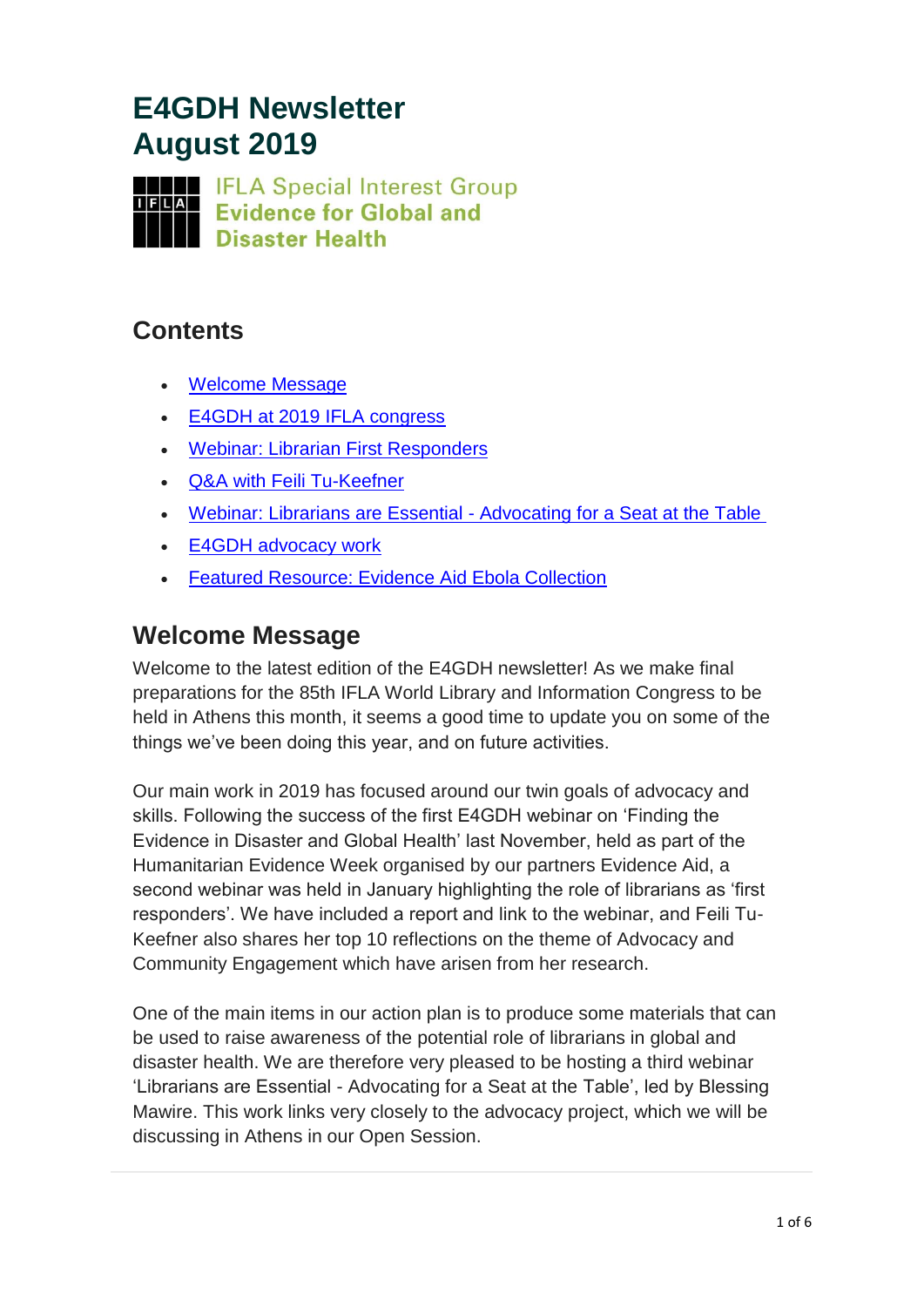Work on our Action Plans for the future has been keeping us busy! All IFLA Professional Units plans have been asked to use a new template to identify focus areas and objectives for their Action Plans for 2019-2021. These need to support the IFLA goals, and to be clear about how impact will be measured. We will be sharing these draft plans after WLIC, and seeking feedback and comments. IFLA will be launching its new Strategic Plan in Athens, so look out for the announcements, and follow the live streaming if you aren't going to be there!

We hope that this newsletter, by highlighting and sharing the expertise of our contributors, will encourage you to continue to be interested in our group, make links between your work and the goals of the SIG, and help us build networks with partners and stakeholders, and throughout the rest of the IFLA community.

Thank you all for taking the time to read it, and please get in touch with us if you want to find out more.

#### **Dr Anne Brice Convenor, E4GDH SIG**



### <span id="page-1-0"></span>**E4GDH at 2019 IFLA congress**

**24 - 30 August, Athens, Greece** *Libraries: dialogue for change*

We have several activities taking place before and during the 2019 IFLA Congress in Athens, starting with a satellite meeting in Vienna.

#### ▪ **"Services libraries can offer to support Open Science"** Our joint [satellite meeting](https://ls-os.pages.ist.ac.at/) with IFLA Science and Technology Libraries takes place in Vienna, 21 August.

Guest speaker Ina Smith, Manager of the African Open Science Platform, will be sharing the results of a study on the status of Open Data and Open Science on the African continent. Her paper will include challenges and opportunities, to stimulate thinking on the role of libraries in making sure data remains FAIR (findable, accessible, interoperable and re-usable).

▪ **"Active and interactive learning and development strategies to extend LIS practice"** [Session 104] A skilled, flexible and agile library and information workforce is needed to

meet the challenges of our world. In this joint session with IFLA CPDWL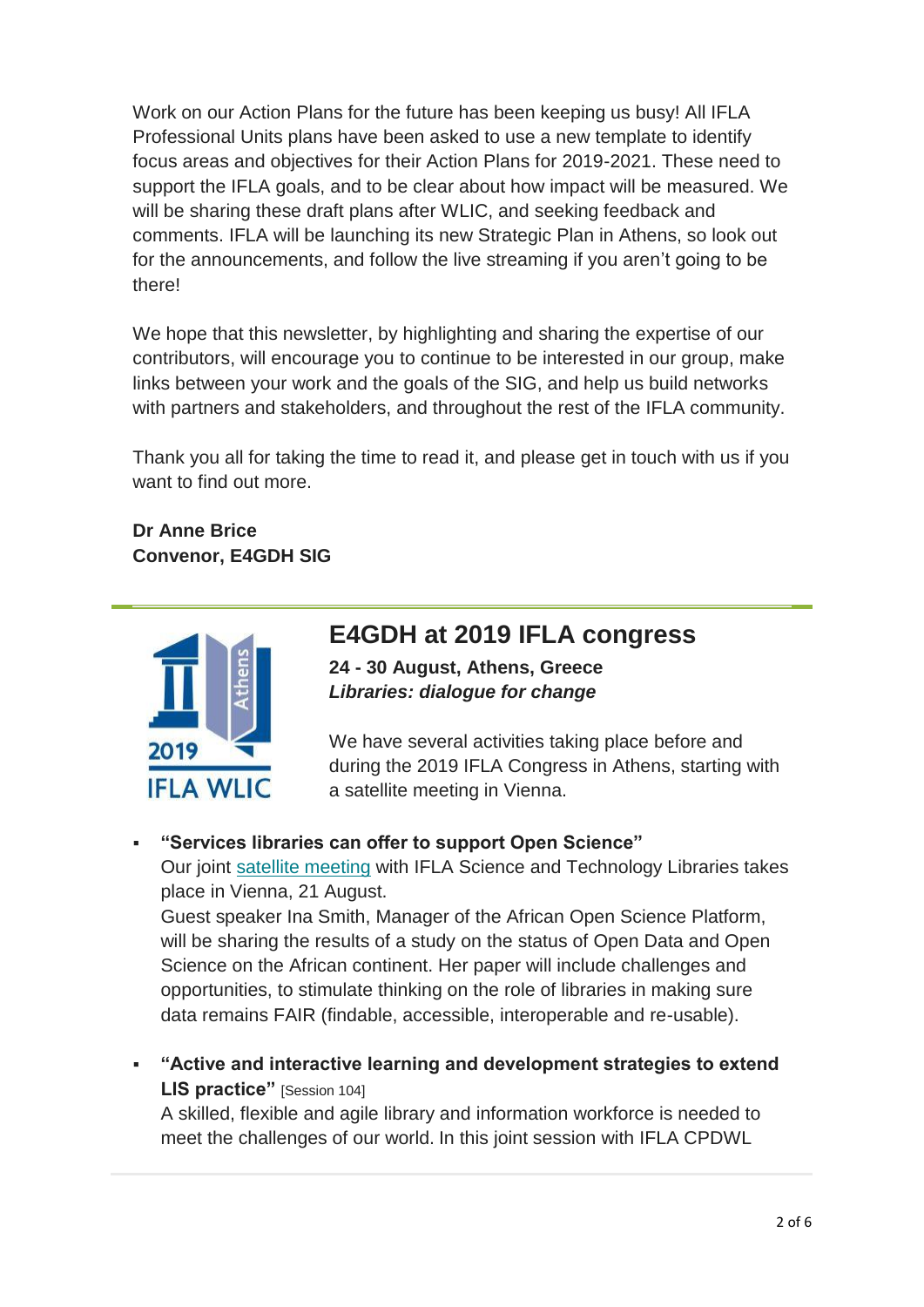[Continuing Professional Development and Workplace Learning section] participants will experience a range of strategies and methods to improve knowledge transfer.

▪ **"Increasing advocacy and dialogue through learning"** [Session 223] In this one hour session, participants will hear an update on our advocacy work to date (more details below) and be invited to engage with and shape the next steps.

#### **Won't be at IFLA?**

- Check the IFLA [WLIC 2019](https://2019.ifla.org/live-streaming/) website for live streaming of the Opening Ceremony and some sessions during the congress.
- Highlights from E4GDH sessions will feature in our next newsletter.
- Outcomes from the congress will be shared including via our webpages and in future webinars - and these will inform our future work.

### <span id="page-2-0"></span>**Webinar: Librarian First Responders**

During a disaster, people need access to accurate information and clear instructions to help them act appropriately. Libraries (especially public libraries) can work alongside health, fire, and police departments as community outreach centers and sources of credible information at difficult times.

Our second webinar took place on 14 March 2019. Feili Tu-Keefner [Associate Professor, School of Library and Information Science, University of South Carolina] discussed her research into the role public librarians have played in times of crisis and how they can aid in disaster preparedness, response, and recovery.

**View the recording** [72 minutes] Subtitles are available - click on Settings then Subtitles/CC and select 'English (United States)'

Resources featured in the webinar are also listed, along with Feili's slides.

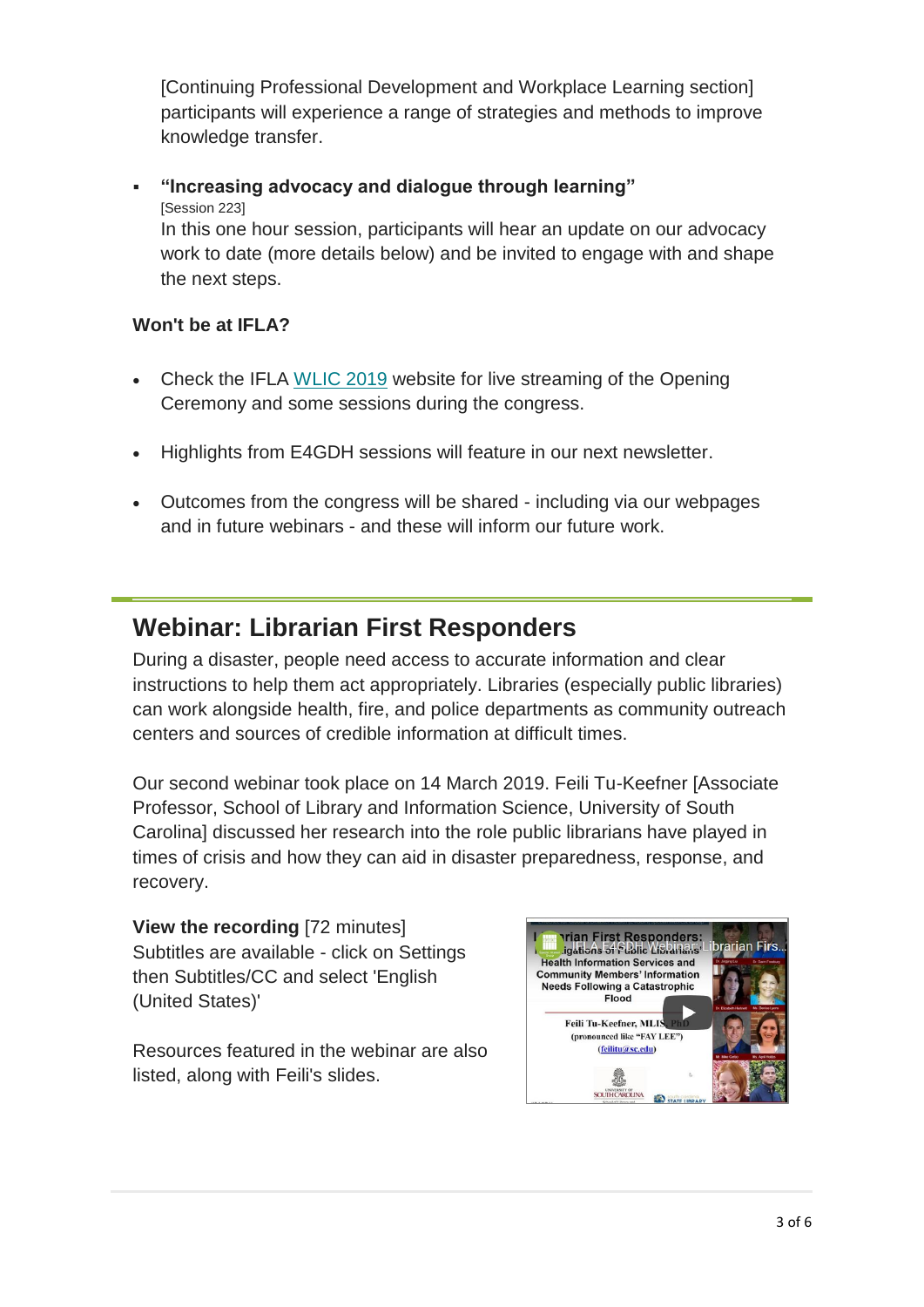

# <span id="page-3-0"></span>**Q&A with Feili Tu-Keefner**

Feili shares her top 10 reflections on the theme of Advocacy and Community Engagement which have arisen from her research.

A common theme is that the time to start advocacy is before the crisis occurs.

#### **Librarian First Responders: Top Ten Tips Regarding Advocacy and Community Engagement**

- 1. Provide education, training, and professional development opportunities to produce a diverse workforce that can be strong community advocates.
- 2. Prepare and disseminate trustworthy resources in multiple languages to serve the information needs of various types of users & diverse populations.
- 3. Promote disaster and public health awareness and health information literacy in the communities served.
- 4. Proactively establish partnerships with multiple organizations and government agencies and maintain solid long-term relationships with them.
- 5. Create a clear and comprehensive community demographic profile.
- 6. Develop plans for disaster preparedness, response, and recovery (including salvaging damaged collections) in the organizations & communities served.
- 7. Facilitate the building of community capacity and resources for emergency response and recovery.
- 8. Use multiple formal and informal channels, including social media, to facilitate community engagement.
- 9. Develop policies on crisis communications, including public relations and public speaking, and train library staff.
- 10.Believe that librarians and information professionals must take a leadership role in community advocacy and engagement and practice it in daily operations.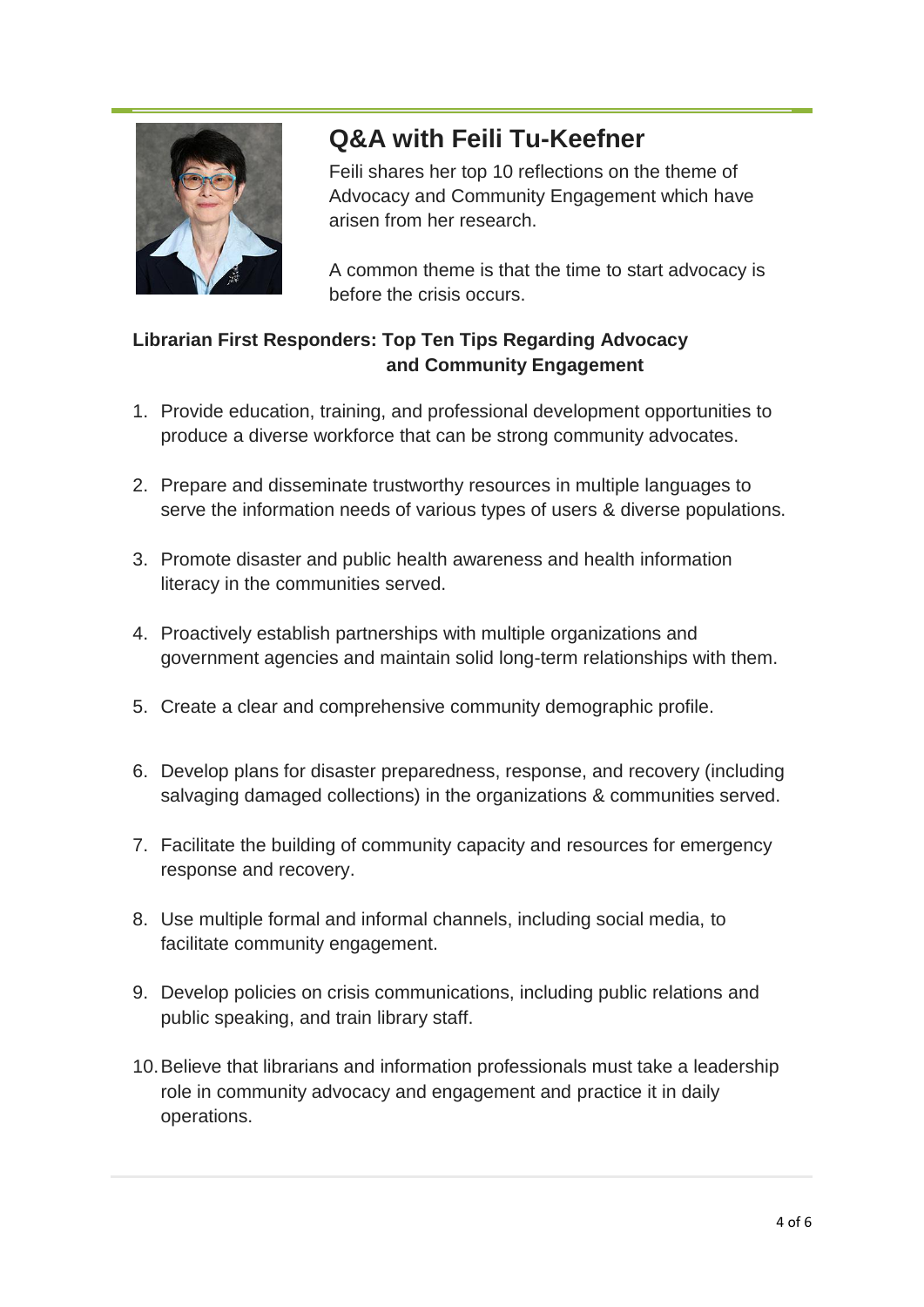# <span id="page-4-0"></span>**Webinar: Librarians are Essential - Advocating for a Seat at the Table**

In our next E4GDH webinar (Thursday 8 August with 9.00 – 9.50 a.m. EDT), Siobhan Champ-Blackwell and Dr. Lenny Rhine will be discussing practical examples from across the globe of what library and information specialists are doing in the areas of advocacy, and in particular how these examples can be modelled for advocacy of libraries' roles in disaster situations.

Please see our [Events](https://www.ifla.org/node/92335) webpage for more information, including the webinar time where you are and how to register.

### <span id="page-4-1"></span>**E4GDH advocacy work**

Our next webinar is one strand in our advocacy work for this year, feeding into the development of an advocacy framework and toolkit which will be piloted with one stakeholder group.

As Feili's top ten tips above show, librarians need to be proactive and reach out to form relationships and partnerships. The toolkit will share strategies and approaches including stakeholder mapping; advice on key messages, marketing materials and communication channels.

# <span id="page-4-2"></span>**Featured Resource: Evidence Aid Ebola Collection**

The outbreak of the Ebola-virus epidemic is a human catastrophe, taking place in some of the world's poorest countries. Evidence Aid is working with partners to compile evidence-based resources that might help with the response and improve communication and information provision.

Research following the 2014-15 outbreak may be hard to access in the field. Systematic reviews are often published in journals which are not open access and the reports are scattered across the literature, making them difficult to find and assimilate for use.

# evidence